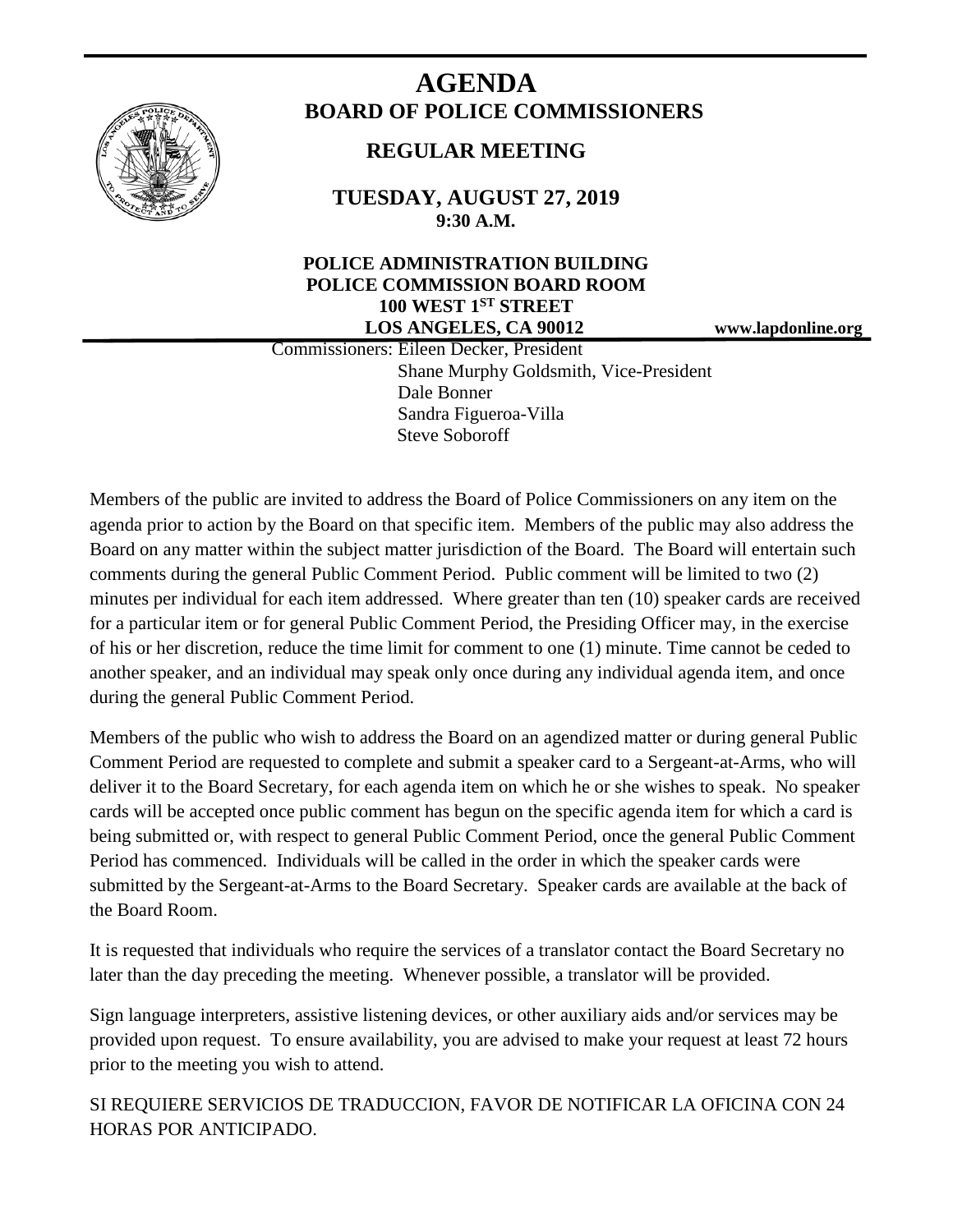#### **1. REGULAR AGENDA ITEMS**

A. INSPECTOR GENERAL'S REPORT, dated August 16, 2019, relative to the Review of Ethics Enforcement Section Tests,  $3<sup>rd</sup>$  Quarter,  $2017 - 2<sup>nd</sup>$  Quarter, 2018, as set forth. [\[BPC #19-0236\]](http://www.lapdpolicecom.lacity.org/082719/BPC_19-0236.pdf) 

Recommendation(s) for Board action:

APPROVE the Inspector General's report.

 B. DEPARTMENT'S REPORT, dated August 16, 2019, relative to the Approval of Request for Proposals for Security Guard Services for Los Angeles Police Department's Security Services Division, as set forth. [\[BPC #19-0239\]](http://www.lapdpolicecom.lacity.org/082719/BPC_19-0239.pdf)

Recommendation(s) for Board action:

APPROVE the Department's report.

C. DEPARTMENT'S REPORT, dated August 15, 2019, relative to the Grant Application and Award for the 2019-2020 Selective Traffic Enforcement Program Grant, as set forth. [\[BPC #19-0240\]](http://www.lapdpolicecom.lacity.org/082719/BPC_19-0240.pdf)

Recommendation(s) for Board action:

APPROVE the Department's report and TRANSMIT concurrently to the Mayor and City Council.

#### **2. REPORT OF THE CHIEF OF POLICE**

- Significant Incidents and activities occurring during the period of August 20, 2019 through August 27, 2019
- Crime Statistics
- Department Personnel Strength

## **3. PUBLIC COMMENT PERIOD**

#### **4. CLOSED SESSION ITEMS**

- A. PUBLIC EMPLOYEE DISCIPLINE/DISMISSAL/RELEASE/PUBLIC EMPLOYEE PERFORMANCE EVALUATION. Officer Involved Shooting (OIS), and Law Enforcement-Related Injury (LERI). Government Code Section 54957.
	- 1. OIS #054-18 One Detective I *(Date of Occurrence – 10/07/18* One Police Officer II *Involved Party – A. Solis, A.Riggen M. Shehata)*
	- 2. LERI #056-18 One Sergeant II *(Date of Occurrence – 10/11/18* Six Police Officer III  *Involved Party – J. Collins)*